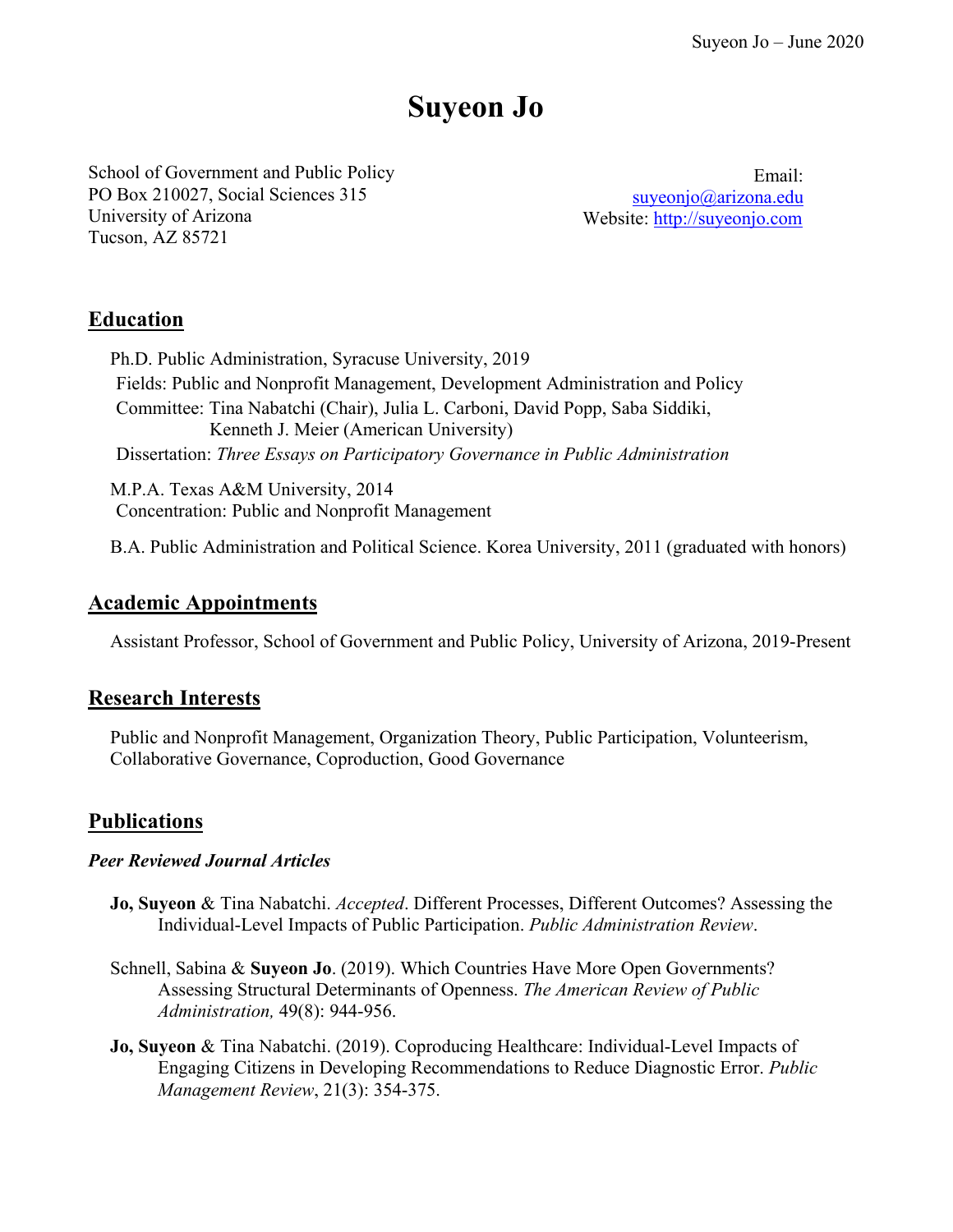- AbouAssi, Khaldoun & **Suyeon Jo**. (2017). Partnerships Among Lebanese Nonprofit Organizations: Assessing the Impact on Human Resource Capacity. *The American Review of Public Administration*, 47(6): 687-698.
- Brown, William A., Fredrik O. Andersson & **Suyeon Jo**. (2016). Dimensions of Capacity in Nonprofit Human Service Organizations. *VOLUNTAS: International Journal of Voluntary and Nonprofit Organizations*, 27(6): 2889-2912.
- **Jo, Suyeon** & Tina Nabatchi. (2016). Getting Back to Basics: Advancing the Study and Practice of Coproduction. *International Journal of Public Administration*, 39(13): 1101-1108.

### *Peer/Expert Reviewed Book Chapters*

- **Jo, Suyeon** & Tina Nabatchi. (2018). Effects of Coproduction and Co-Creation: Empowerment. In T. Brandsen, T. Steen, & B. Verschuere (eds.), *Co-Production and Co-Creation: Engaging Citizens in Public Services*, 231-239. New York, NY: Routledge.
- **Jo, Suyeon** & Tina Nabatchi. (2018). Case Study: Coproducing Recommendations to Reduce Diagnostic Error. In T. Brandsen, T. Steen, & B. Verschuere (eds.), *Co-Production and Co-Creation: Engaging Citizens in Public Services*, 161-163. New York, NY: Routledge.
- Nabatchi, Tina & **Suyeon Jo**. (2018). The Future of Public Participation: Better Designs, Better Relations. In L. Kriesberg & C. Gerard (eds.), *Conflict and Collaboration: For Better or Worse Relations*, 75-88. New York, NY: Routledge.
- Nabatchi, Tina, **Suyeon Jo** & Matt Leighninger. (2018). Public Participation in American Public Administration. In E. Stazyk & H. G. Frederickson (eds.), *The Handbook of American Public Administration*. 409-426. Northampton, MA: Edward Elgar.

### **Working Papers**

- Schools for Democracy? The Relationship between Nonprofit Volunteering and Direct Public Participation. *R&R.*
- Human Resources in Nonprofits: An Indicator of Managerial Preparedness or Program Needs? (with Khaldoun AbouAssi and Angela Bies). *R&R*.
- Democracy In and Out of Bureaucracy: The Relationships among Participative Management, Public Participation, and Citizen Satisfaction. *Under Review*.
- Collaborative Governance from the Perspective of Organizational Justice Theory.
- Nonprofits for Democracy: The Relationship between Volunteering Activities and Voting.
- The Effect of Community Diversity on Types of Volunteering (with Laurie E. Paarlberg and Rebecca Nesbit).
- Is More Deliberation Better? Examining a Long-Term Effect of Public Participation (with Tina Nabatchi and Samanta Lee).

Process and Organizational Characteristics Impacting the Administration of FOIA (with Khaldoun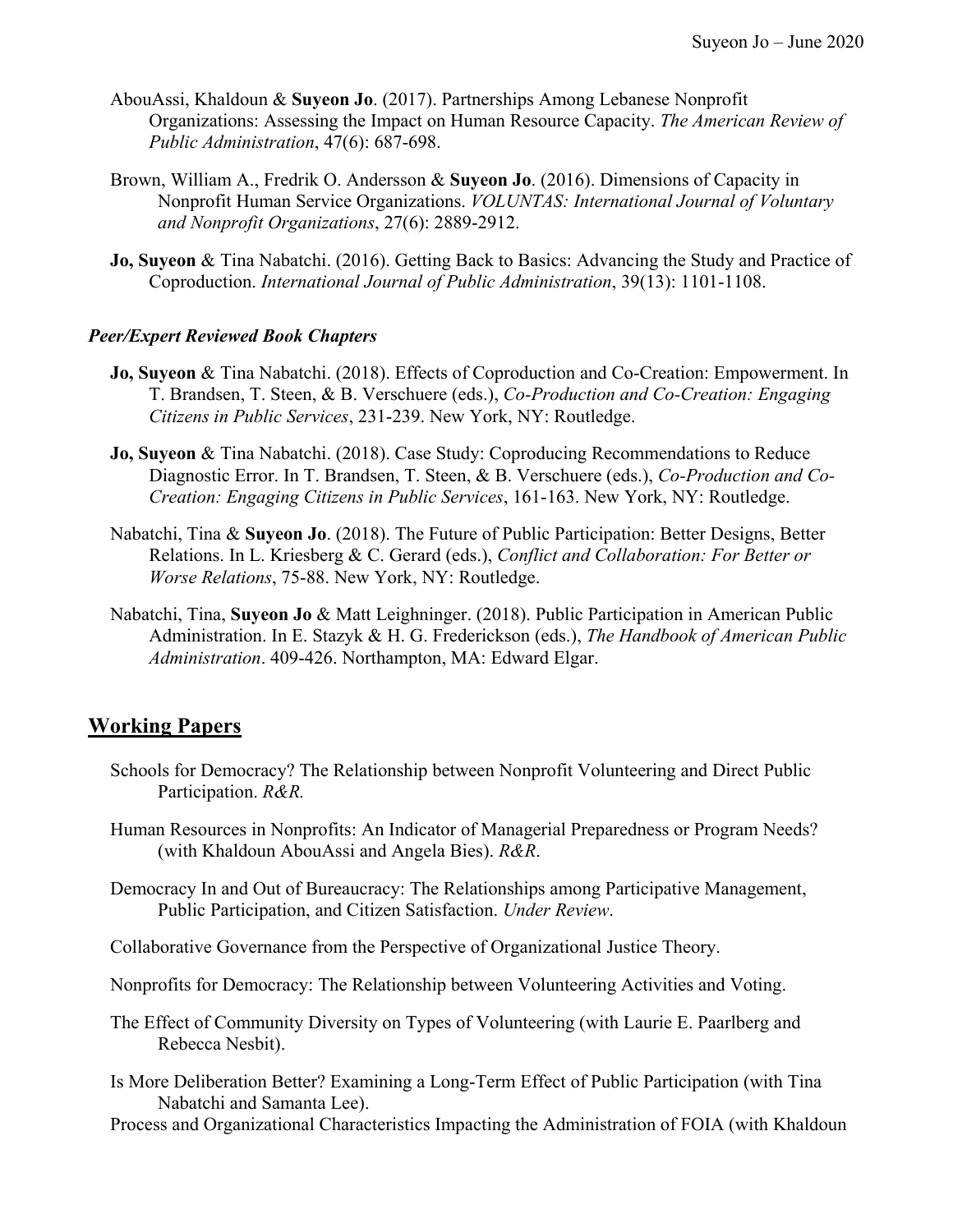AbouAssi and Tina Nabatchi).

### **Other Research**

### *Conference Proceedings*

- Jo, Suyeon, Samanta Lee & Tina Nabatchi. (2017). Service Provider Perspectives on Coproduction. *Proceedings of 2017 International Institute of Administrative Sciences (IIAS) Study Group on Coproduction of Public Services.* Washington, DC.
- Schnell, Sabina & Suyeon Jo. (2017). Why Are Some Governments More Open than Others? Assessing the Drivers of Participation and Success in the Open Government Partnership (OGP). *Proceedings of 2016 International Conference on Democratic Governance in the Developing World.* Washington, DC.

### *Technical Reports*

- Nabatchi, Tina & Suyeon Jo. (2017). A Study of Public Deliberation about Diagnostic Error: Analyses of Two Events with Healthcare Professionals in 2016-2017. Program for the Advancement of Research on Conflict and Collaboration, Maxwell School of Citizenship and Public Affairs, Syracuse University, Syracuse, NY.
- Nabatchi, Tina & Suyeon Jo. (2017). A Randomized Study of Public Deliberation about Diagnostic Error: An Analysis of Multiple Healthcare Consumer Events in 2015-2016. Program for the Advancement of Research on Conflict and Collaboration, Maxwell School of Citizenship and Public Affairs, Syracuse University, Syracuse, NY.
- Nabatchi, Tina, Suyeon Jo & Alvaro Salas. (2016). Initial Phases of a Randomized Study of Public Deliberation about Diagnostic Error: An Analysis of the 2016 Healthcare Consumer Event. Program for the Advancement of Research on Conflict and Collaboration, Maxwell School of Citizenship and Public Affairs, Syracuse University, Syracuse, NY.
- Nabatchi, Tina, Suyeon Jo & Alvaro Salas. (2016). Initial Phases of a Randomized Study of Public Deliberation about Diagnostic Error: A Preliminary Analysis of Three Healthcare Consumer Events in 2015. Program for the Advancement of Research on Conflict and Collaboration, Maxwell School of Citizenship and Public Affairs, Syracuse University, Syracuse, NY.
- Brown, William A., Fredrik O. Andersson & Suyeon Jo. (2014). Texas Nonprofit Sector: Capacity in Nonprofit Organizations. The Bush School of Government and Public Service, Texas A&M University, College Station, TX.
- Brown, William A., Fredrik O. Andersson, Richard Comeau & Suyeon Jo. (2014). Texas Nonprofit Sector: Growth and Change (1995-2012). The Bush School of Government and Public Service, Texas A&M University, College Station, TX.
- Brown, William A., Suyeon Jo & Fredrik O. Andersson. (2013). Texas Nonprofit Sector: Describing the Size and Scope. The Bush School of Government and Public Service, Texas A&M University, College Station, TX.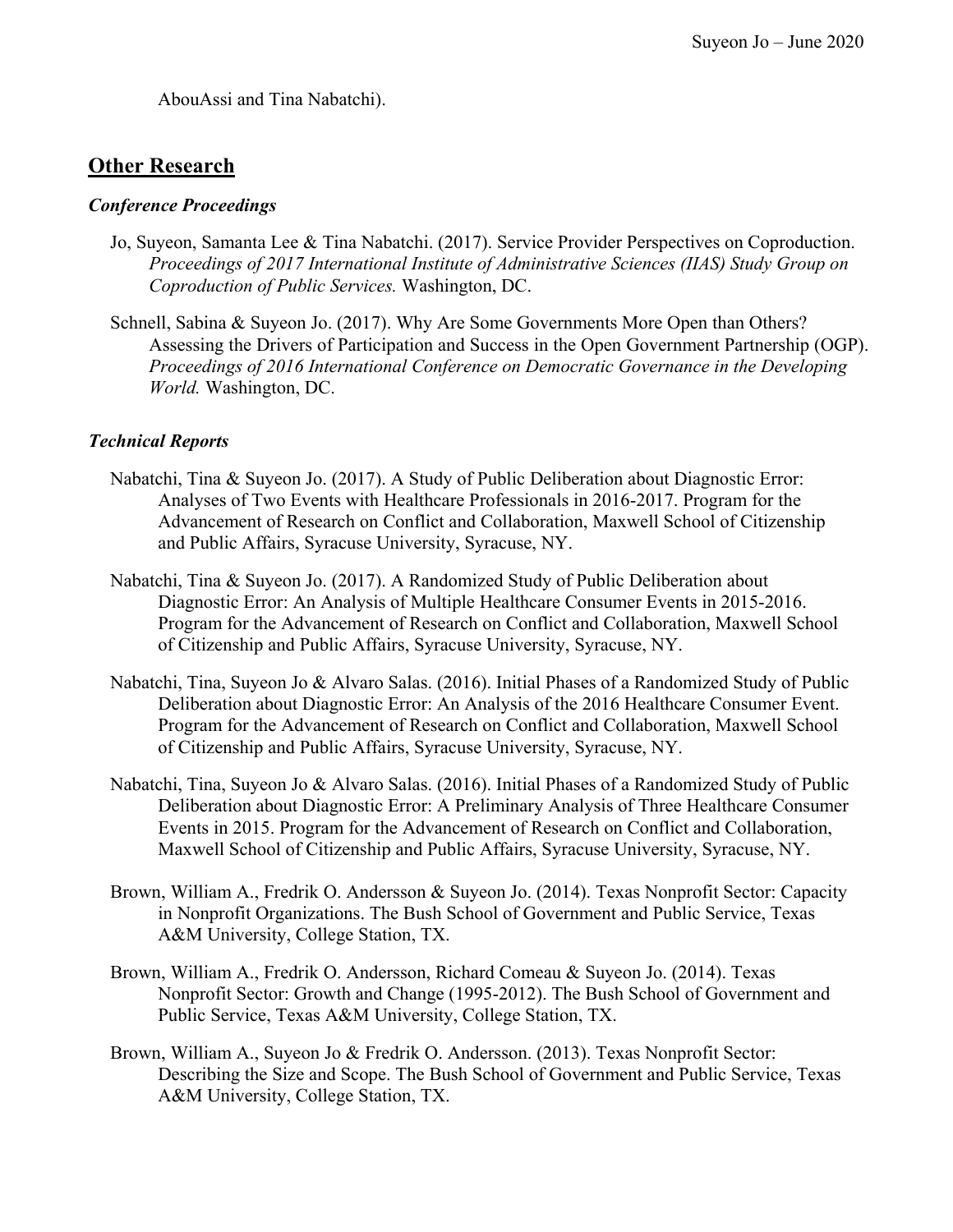### **Selected Conference Presentations**

- Suyeon Jo. (2019). Nonprofits for Democracy: The Relationship between Volunteering Activities and Voting. 2019 Annual Conference of Association for Research on Nonprofit Organizations and Voluntary Action (ARNOVA). San Diego, CA, November 21-23, 2019.
- Khaldoun AbouAssi, Suyeon Jo, & Tina Nabatchi. (2019). Process and Organizational Characteristics Impacting the Administration of FOIA. 2019 Public Management Research Conference (PMRC). Chapel Hill, NC, June 11-14, 2019.
- Suyeon Jo, Laurie Paarlberg, & Rebecca Nesbit. (2018). Getting it Done in Rural Places: The Moderating Effect of Rurality in the Coproduction of Collective Services. 2018 Public Management Research Conference, Singapore, May 31-June 2, 2018.
- Suyeon Jo, Samanta Lee, & Tina Nabatchi. (2018). Do the Outcomes of Public Participation Last Over Time? Examining Long-Term Effects of Participation on Individuals. 2018 Annual Conference of American Society for Public Administration (ASPA). Denver, CO, March 9- 13. 2018.
- Suyeon Jo, Laurie Paarlberg, Rebecca Nesbit, & Mallory E. Compton. (2017). The Relationship between Community Diversity and the Collective Nature of Volunteering. 2017 Annual Conference of Association for Research on Nonprofit Organizations and Voluntary Action (ARNOVA), Grand Rapids, MI, November 16-18, 2017.
- Suyeon Jo, Samanta Lee & Tina Nabatchi. (2017). Service Provider Perspectives on Coproduction. 2017 Public Management Research Conference (PMRC). Washington, DC, June 8-10, 2017.
- Suyeon Jo & Tina Nabatchi. (2017). Using Public Participation for Public Health: Does Deliberation Generate Impacts? 2017 Annual Conference of Midwest Political Science Association (MPSA), Chicago, Illinois, April 6-9, 2017.
- Khaldoun AbouAssi & Suyeon Jo. (2016). Volunteers in Nonprofits: An Indicator of Capacity or Needs? 2016 Annual Conference of Association for Research on Nonprofit Organizations and Voluntary Action (ARNOVA), Washington, DC, November 17-19, 2016.
- Suyeon Jo, Tina Nabatchi & Alvaro Salas. (2016). Using Public Deliberation to Improve Public Health: Patient Engagement in the Diagnostic Process. 2016 Public Management Research Conference (PMRC). Aarhus, Denmark, June 22-24, 2016.
- Suyeon Jo. (2016). The Role of Nonprofit Organizations in Promoting Public Participation. 7th Conference on Empirical Studies of Organizations and Public Management, College Station, Texas, May 20-21, 2016.
- Sabina Schnell & Suyeon Jo. (2016). Why Are Some Governments More Open than Others? Assessing Drivers of Open Government Partnership (OGP) Participation and Success. 2016 Annual Conference of American Society for Public Administration (ASPA), Seattle, Washington, March 18-22, 2016.
- Suyeon Jo & Tina Nabatchi. (2016). Is More Deliberation Better? Examining the Relationship between the Quantity and Quality of Public Participation. 2016 Annual Conference of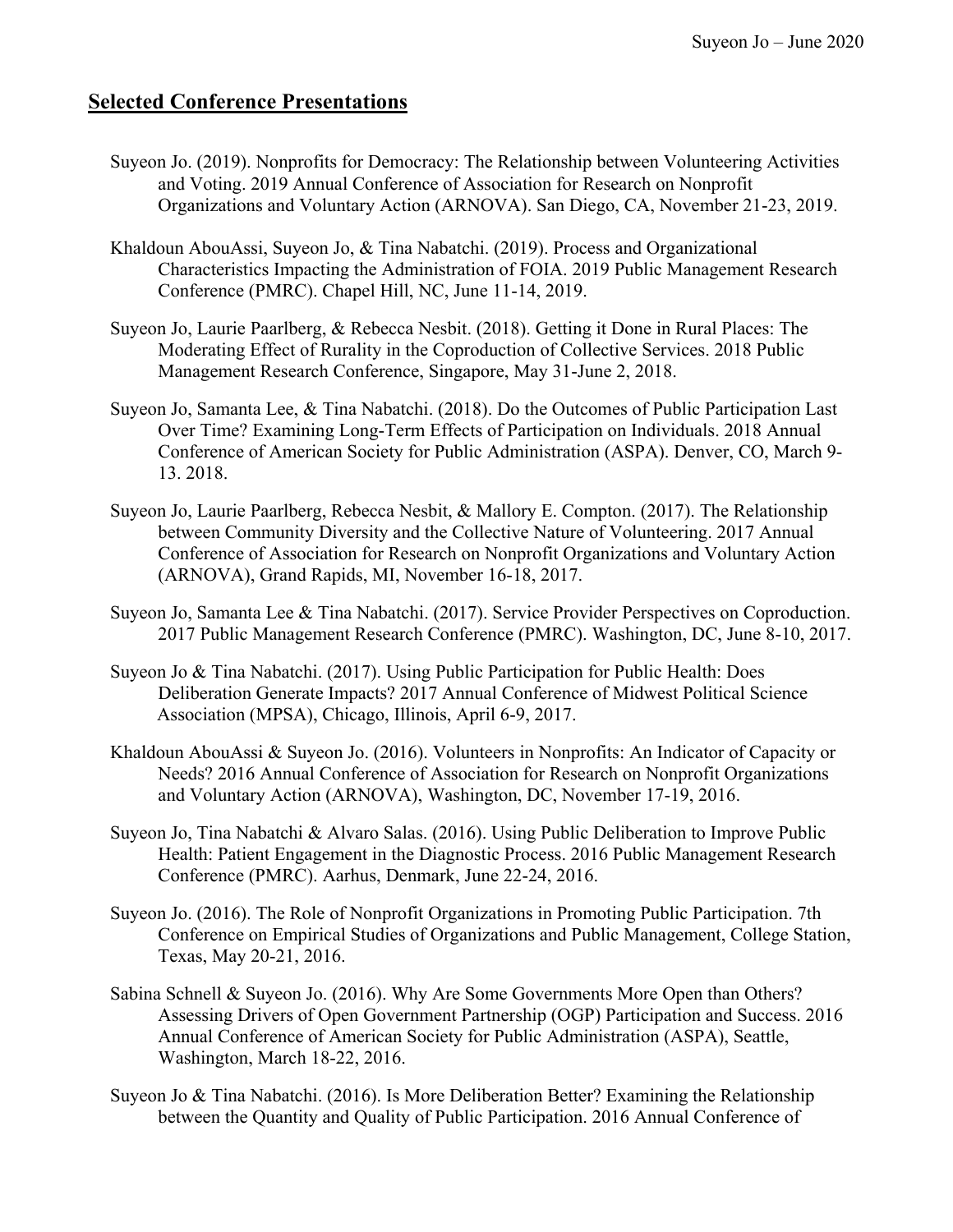American Society for Public Administration (ASPA), Seattle, Washington, March 18-22, 2016.

- Suyeon Jo & Tina Nabatchi. (2015). A Systematic Literature Review on Coproduction. 2015 Annual Conference of American Society for Public Administration (ASPA), Chicago, Illinois, March 6-10, 2015.
- Khaldoun AbouAssi & Suyeon Jo. (2014). Inter-organizational Collaboration and Organizational Capacity. 2014 Annual Conference of Association for Research on Nonprofit Organizations and Voluntary Action (ARNOVA), Denver, Colorado, November 20-22, 2014.
- Khaldoun AbouAssi & Suyeon Jo. (2014). The Impact of Collaboration on Nonprofits' Human Capacity. 2014 Annual Conference of Association for Public Policy Analysis and Management (APPAM), Albuquerque, New Mexico, November 6-8, 2014.
- Suyeon Jo & William A. Brown. (2014). Factors that Support Nonprofit Performance: Findings from Interviews with Managers. 2014 Annual West Coast Nonprofit Data Conference, Los Angeles, California, April 25-26, 2014.
- William A. Brown, Fredrik O. Andersson & Suyeon Jo. (2013). Nonprofit Capacity and Capacity Needs in Texas. 2013 Annual Conference of Association for Research on Nonprofit Organizations and Voluntary Action (ARNOVA), Hartford, Connecticut, November 21-23, 2013.
- Suyeon Jo & William A. Brown. (2013). Regional Comparisons of the Nonprofit Sector in Texas. 2013 West Coast Nonprofit Data Conference, Berkeley, California, April 26-27, 2013

# **Research Experience**

- Research Assistant, September 2014 to March 2017: Using Public Deliberation to Define Patient Roles in Reducing Diagnostic Error. Funded by the United States Agency for Healthcare Research and Quality (AHRQ) and Directed by Tina Nabatchi, Syracuse University.
- Research Assistant, January 2013 to August 2014: Enhanced Research Capacity in Nonprofit Management and Leadership. Funded by the Bush School of Government and Public Service and Directed by William A. Brown, Texas A&M University.
- Research Assistant, August 2011 to August 2012: Designing Public Services from Citizen Perspectives. Funded by Social Science Korea (SSK) and Directed by Heungsuk Choi, Korea University.

Research Assistant, August 2014 to 2019: Tina Nabatchi, Syracuse University.

Special Sworn Status Researcher. May 2018 to Present. United States Census Bureau.

Certified Researcher. Syracuse University Institutional Review Board (IRB).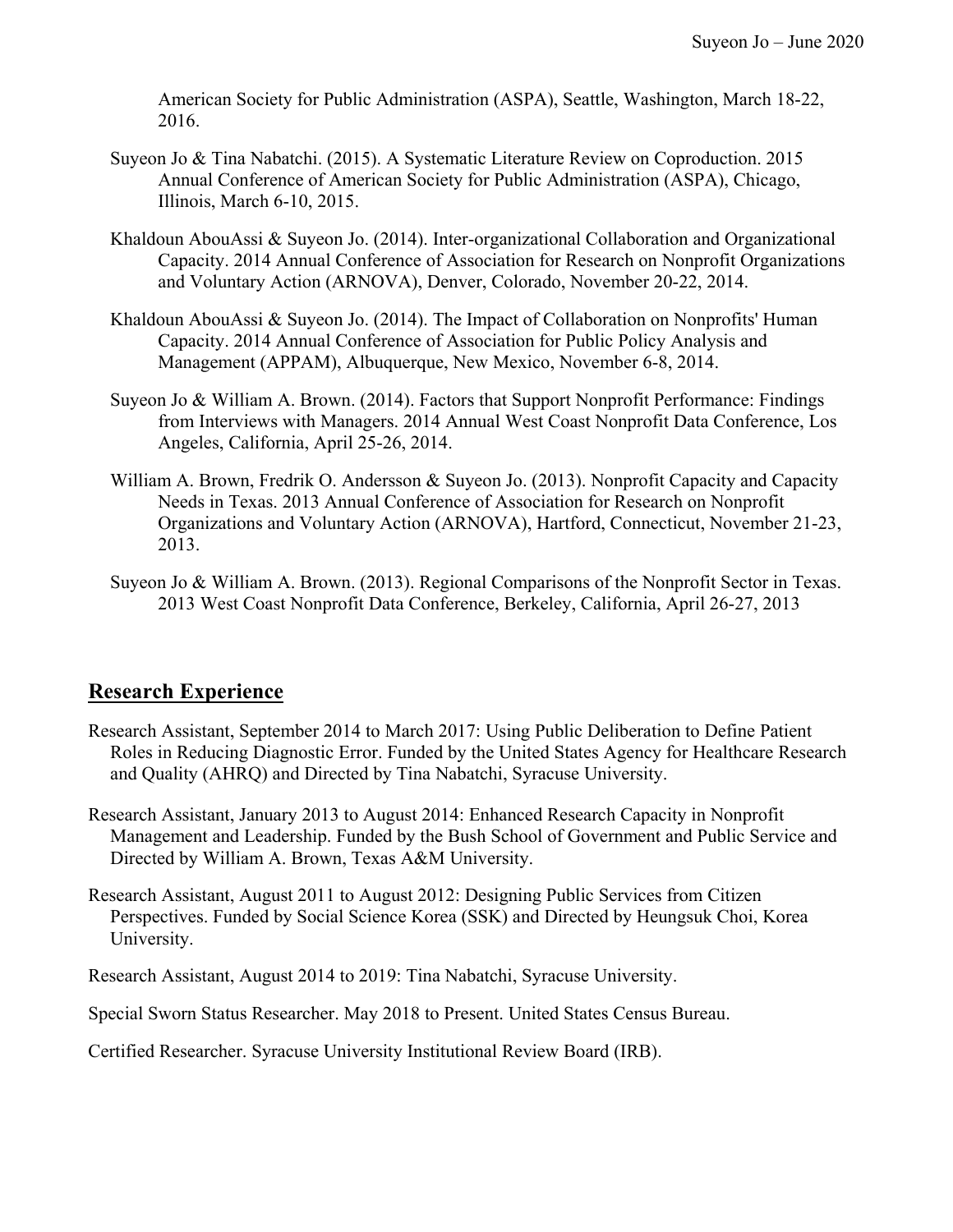# **Teaching Experience**

*University of Arizona*  PA470: Public Organizational Management (Fall 2019, Spring 2020) PA533: Nonprofit Management (Fall 2019)

### **Honors & Awards**

*Association for Research on Nonprofit Organizations and Voluntary Action (ARNOVA)*

Conference Scholarship, 2014. Doctoral Dissertation Fellowship, 2017. Emerging Scholar Award, 2018.

### *Syracuse University*

University Doctoral Prize for the Best Dissertation, 2019. Larry D. Schroeder Award for Excellence in PhD Research (Best PhD Seminar Paper), 2016. Department Travel Grant, 2014, 2015, 2016, 2017, 2018. Summer Research Award, 2015, 2017. Graduate Student Organization (GSO) Travel Grant, 2015, 2016, 2017, 2018.

### *Texas A&M University*

104th Congressional Fellowship, 2012. Pi Alpha Alpha, 2014.

*Korea University* Brain Korea 21 Scholarship, 2011, 2012.

# **Professional Activities & Service**

### *Editorial Board*

Graduate Student Advisory Board, *International Public Management Journal*, 2018, 2019.

### *Manuscript Referee*

Occasional reviewer for:

*Public Administration Review, Journal of Public Administration Research and Theory, American Review of Public Administration, International Public Management Journal, Public Administration, Journal of Behavioral Public Administration, Journal of Public and Nonprofit Affairs, Policy and Society* 

### *Professional Affiliations*

Public Management Research Association (PMRA) Association for Research on Nonprofit Organizations and Voluntary Action (ARNOVA) The American Society for Public Administration (ASPA) Midwest Political Science Association (MPSA)

### *Service*

*Discipline* Panel Session Chair. 2017 Public Management Research Conference (PMRC). Review Committee. 2020 Public Management Research Conference (PMRC).